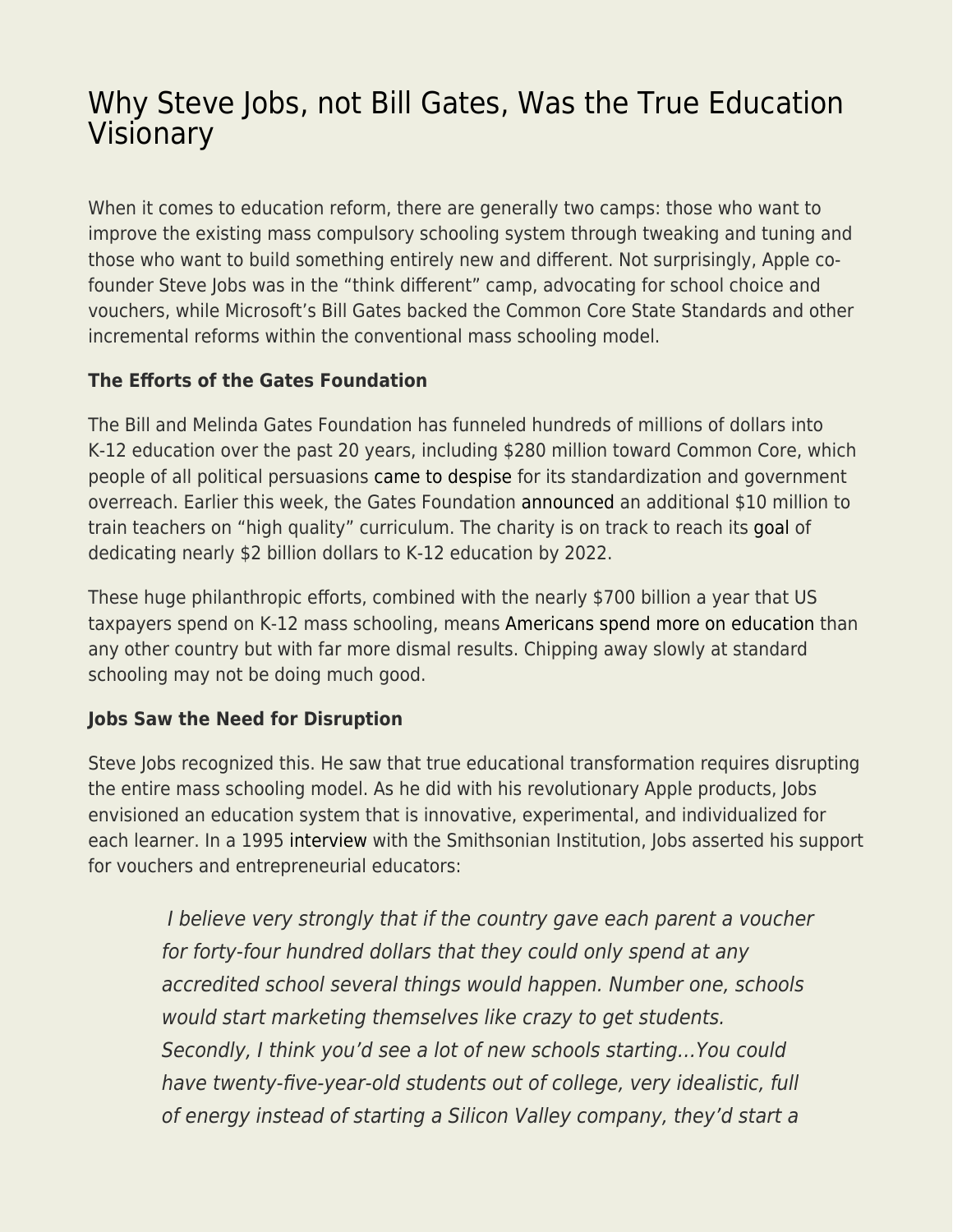school. I believe that they would do far better than any of our public schools would. The third thing you'd see is, I believe, is the quality of schools again, just in a competitive marketplace, start to rise. Some of the schools would go broke. A lot of the public schools would go broke. There's no question about it. It would be rather painful for the first several years…But far less painful I think than the kids going through the system as it is right now.

For Jobs, vouchers were only one piece of the education transformation puzzle. He realized that an incremental approach to reforming the existing mass schooling model does not work because of the power structures and bureaucratic tendencies inherent in conventional schooling. In the same Smithsonian [interview,](http://americanhistory.si.edu/comphist/sj1.html) Jobs said:

I'd like the people teaching my kids to be good enough that they could get a job at the company I work for, making a hundred thousand dollars a year. Why should they work at a school for thirty-five to forty thousand dollars if they could get a job here at a hundred thousand dollars a year? Is that an intelligence test? The problem there, of course, is the unions. The unions are the worst thing that ever happened to education because it's not a meritocracy. It turns into a bureaucracy, which is exactly what has happened. The teachers can't teach and administrators run the place and nobody can be fired. It's terrible.

## **Two Different Experiences, Two Different Outlooks**

The vastly different education policy approaches favored by Gates and Jobs may be due in part to their own childhood schooling experiences. Gates attended a private day school, Lakeside School, in Seattle, Washington, and [said](https://www.gatesfoundation.org/media-center/speeches/2005/09/bill-gates-lakeside-school) in 2005: "Lakeside was one of the best things that ever happened to me."

Jobs, on the other hand, had a far less favorable reaction to his public schooling. He [recalled:](http://americanhistory.si.edu/comphist/sj1.html)

School was pretty hard for me at the beginning. My mother taught me